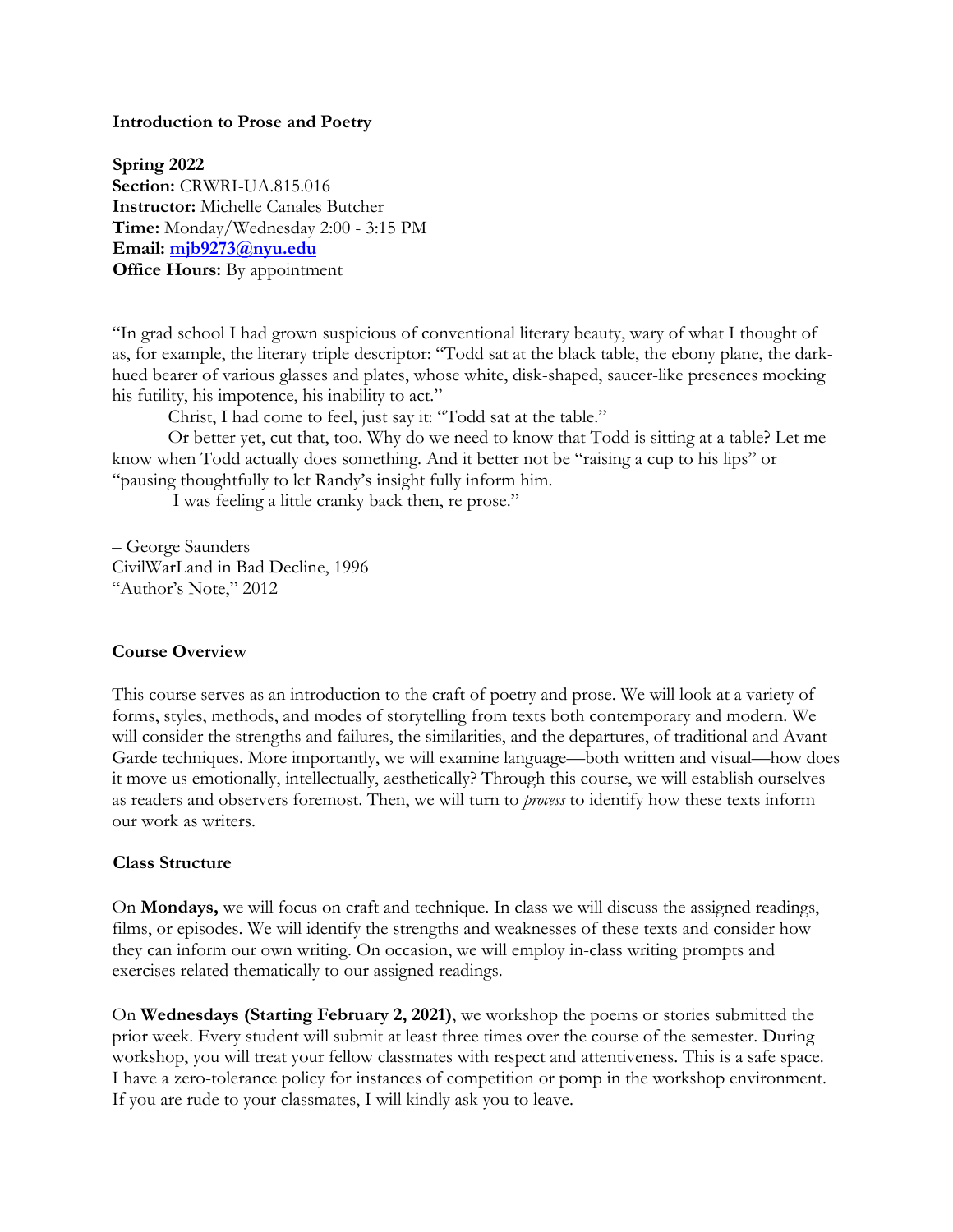## **Required Texts**

Copies of the required texts will be shared and uploaded to the class site each week. It will be your responsibility to print out your own copy and bring them to class for our discussions.

## **Course Requirements**

Reading Responses: The assigned readings are crucial for our Monday class discussions. To that end, you will write a 2–3-page response to the readings preferably in the style of a *Close Reading*. Choose a sentence from each assigned text and examine how it serves as a concentration of the whole narrative or poem. Assign *meaning*. What is the author's aim? Do they achieve it? Though, please note, this is not merely an exercise of "aboutness." From a craft perspective, identify what makes the sentence come alive. How does the author accomplish this? What techniques are employed? **Responses will be due by 7 pm on Sunday evenings.**

Workshop Submissions: Every student will submit material for workshop. Once for poetry, once for fiction, and a third time in the genre of your choosing. Workshop submissions are due Wednesdays, a full week prior to your workshop date. This ensures that everyone has ample time to read workshop pieces (at least twice through) and write their critiques. Submissions should be 12 point Times New Roman font. Fiction manuscripts should be double-spaced.

**You are expected to write a 1–2-page, double-spaced response letter to each student's submission that week.** Please bring two hard copies of that response to class (one for your classmate, and one for me). This letter should include constructive feedback about what the author aims to achieve and how they go about achieving it. In what ways are they successful? What should they focus on in revision? Please include specific feedback on *what*, if anything, is not working in the piece along with an explanation for *why*.

Final Portfolio: At the end of the semester, you will submit a portfolio of the pieces you have workshopped for class. These pieces should demonstrate a meaningful attempt at revision based on edits you received in class, feedback from office hours, or choices your psychic finessed out of you (so long as they are useful). Regardless of the source, these revisions should be substantial. In addition to the revised pieces, you will submit a one-page review that details the changes you made and your reason for making them.

# **Grading**

20% Attendance 15% Participation 15% Reading Responses 30% Workshop (submissions & letters) 20% Final Portfolio

In most cases, late work will automatically count as a zero (including late workshop submissions, letters and reading responses).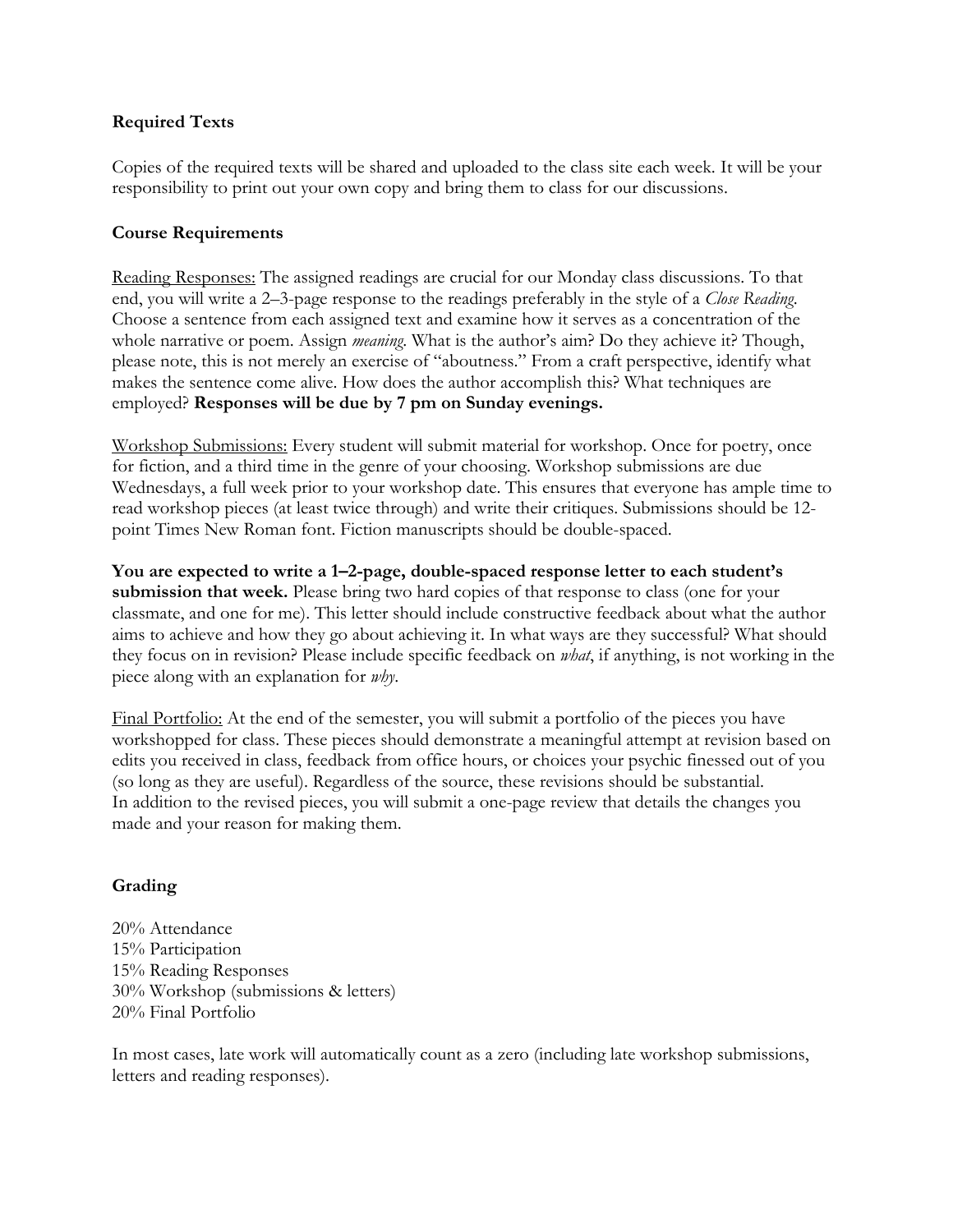### **Workshops**

During workshops we will discuss your writing and offer feedback. You will have at least three opportunities to be workshopped over the course of the semester:

- One submission of 3-5 pages of poetry (no more than three poems total)
- One submission of 8-15 pages of fiction (or no more than two flash fiction pieces in the same page range)
- A third submission of either fiction or poetry, following the same rules and page limits (This should not be a revision of previous submissions)

Again, if you are being workshopped, you will be responsible for e-mailing the class one week in advance. Submissions should be 12-point Times New Roman font. Fiction manuscripts should be double-spaced.

## **Participation**

You are expected to participate regularly in class. The more engaged people are in the discussion, the more everyone will get out of this class. Observe your own reactions to the assigned texts. Take notes so that you can refer to these during discussion. Arrive curious about the thoughts and perspectives of your classmates. While every student may not participate, or contribute in the same manner, you are expected to be an attentive, respectful listener. Please do not interrupt or talk over your classmates. Your thought can wait. *Even Beyonce let Michelle and Kelly have a solo from time to time.* Listening is an underrated aspect of participation.

### **Attendance**

You are expected to arrive to class on-time. If expect to miss class for a legitimate reason, please email me in advance or as soon as possible. Otherwise, each absence counts as a 5% loss on your total grade (i.e., one unexcused absence costs you a quarter of your attendance grade). Arriving to class fifteen minutes late counts as a tardy. Two late entrances will be counted as one absence.

### **Plagiarism**

All instances of plagiarism will be reported to the department. Please read NYU's Academic Integrity Policy here: https://www.nyu.edu/about/policies-guidelinescompliance/policies- and guidelines/academic-integrity-for-students-at-nyu.html

### **Disability Disclosure Statement**

Academic accommodations are available to any student with a chronic, psychological, visual, mobility, learning disability, or who is deaf or hard of hearing. Students should please register with the Moses Center for Students with Disabilities at 212-998-4980.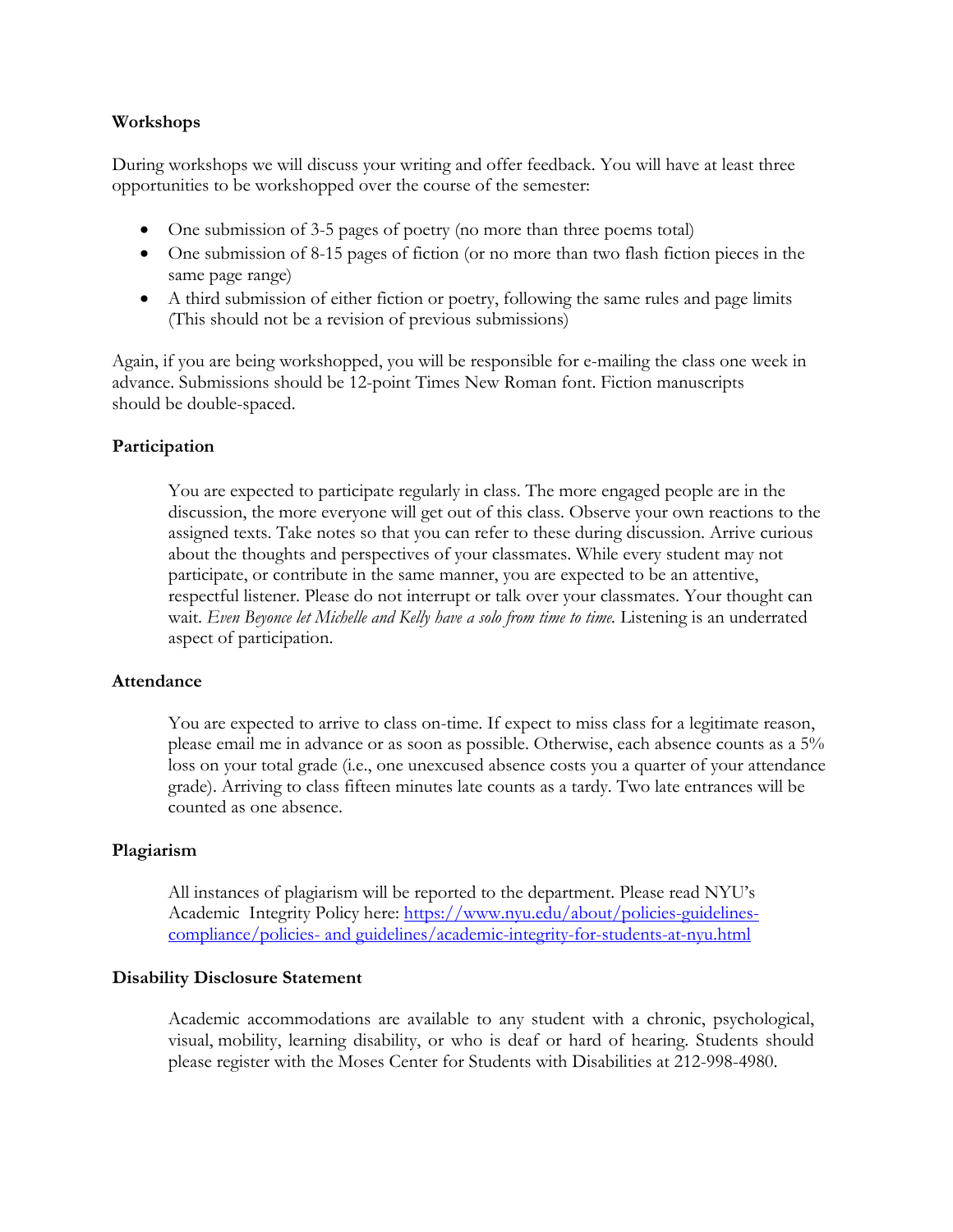NYU's Henry and Lucy Moses Center for Students with Disabilities 726 Broadway, 2nd Floor New York, NY 10003-6675 Telephone: 212-998-4980 Voice/TTY Fax: 212-995-4114 Web site: http://www.nyu.edu/csd

### **Student Wellness Policy**

The Wellness Exchange's private hotline (212-443-9999) puts students, staff, and faculty in touch with a qualified professional. This hotline is available 24 hours a day, 7 days a week. The NYU Health Center, located at 726 Broadway (3rd and 4th floors), offers virtual services as well as walk-ins. **Anxiety and depression may accompany the discipline of creative writing. You do not have to work through mental health issues alone.** If you do feel you need someone to talk to at any point in the semester, please feel safe to reach out to me and I can guide you to the NYU Wellness Center.

Sharing writing is a vulnerable act. **Unless the writer tells us otherwise, we will assume the speaker is fictional and address the material accordingly.**

Certain content—such as that relating to murder, depression, suicide, sexual assault, or severe mental distress—could be interpreted as a cry for help. Such instances would prompt the instructor's attention to the student's wellbeing. If your work could conceivably trigger such a response, please send an email placing this work in proper context before submitting the work to the class.

## **READING SCHEDULE**

### **(Introductions) Jan 24**

Flannery O'Connor, "The Nature and Aim of Art" Workshop Etiquette & Review Syllabus

### **January 26 (Craft & Narration)**

Zadie Smith, "That Crafty Feeling," George Saunders, Craft essay and prose strategies in narration Annie Dillard, excerpt from *The Writing Life*

### **January 31st/February 2nd – Form & Structure**

George Saunders, "Sticks" Jhumpa Lahiri, "A Temporary Matter" Flannery O'Connor, "A Good Man is Hard to Find" Marie Howe, "Magdalene" Donald Barthelme, "Kierkegaard Unfair to Schlegel" *Group A Workshop*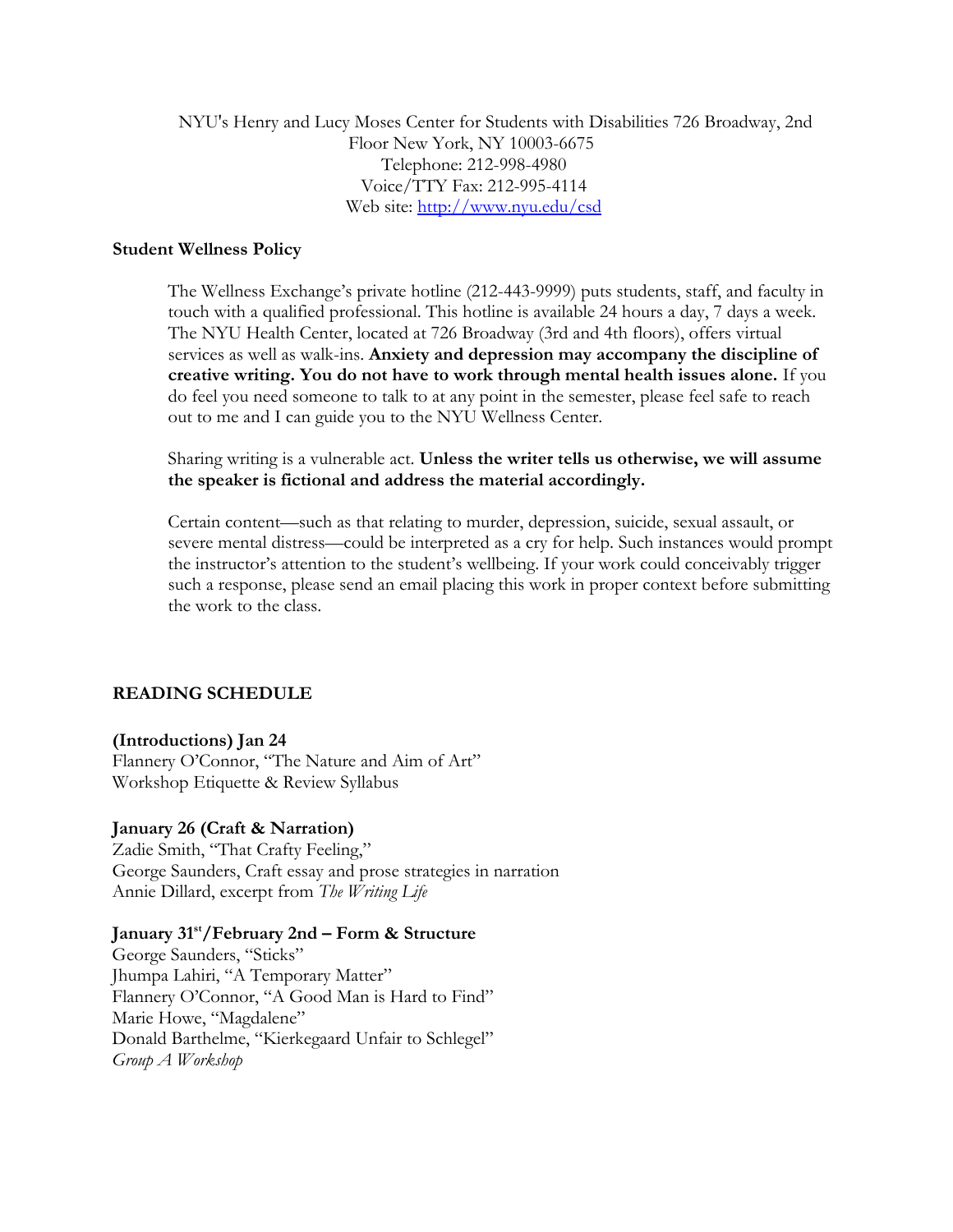### **February 7 & 9 – Form & Structure**

Ocean Vuong, "Seventh Ring of Earth" Donald Barthelme, "The School" Noah Baumbach, *The Meyerowitz Stories* Terrence Hayes, "The Golden Shovel" *Group B Workshop*

## **February 14 & 16 – Voice**

Lorrie Moore, "The Jewish Hunter" Roberto Bolaño, excerpt from *By Night in Chile* Ada Limón, "The Contract Says We'd Like the Conversation to be Bilingual" *Group C Workshop*

## **February 21 & 23 – Voice**

Martin Scorsese, Scenes from *Raging Bull* Jonathan Safran Foer, excerpt from *Everything is Illuminated* Javier Marias, excerpt from *Tomorrow in the Battle Think on Me Group D Workshop*

## **February 28th & March 2nd – Dialogue**

Don DeLillo, excerpt from *White Noise* Cheers, "Pilot" Seinfeld, Season 2, episode 3 Lorrie Moore, "You're Ugly Too" *Group A Workshop*

## **March 7 & 9 – Perspective**

George Saunders, "Puppy" William Faulkner, excerpt from *As I Lay Dying* Lorrie Moore, "Paris" Michelangelo Antonioni, scenes from *L'Avventura Group B Workshop*

## **March 14 & 16 - Spring Break**

## **March 21 & 23 – Techniques of Interiority**

Ernest Hemmingway, *In Our Time* "Big Two-Hearted River Parts I and II" Anton Chekov, "The Cherry Orchard" Michelangelo Antonioni, Scenes from *L'Eclisse Group C Workshop*

## **March 28 & 30 – Techniques of Interiority**

Ingmar Bergman, *Persona* Eduardo C. Corral, "Poem After Frida Kahlo's Painting The Broken Column" *Group D Workshop*